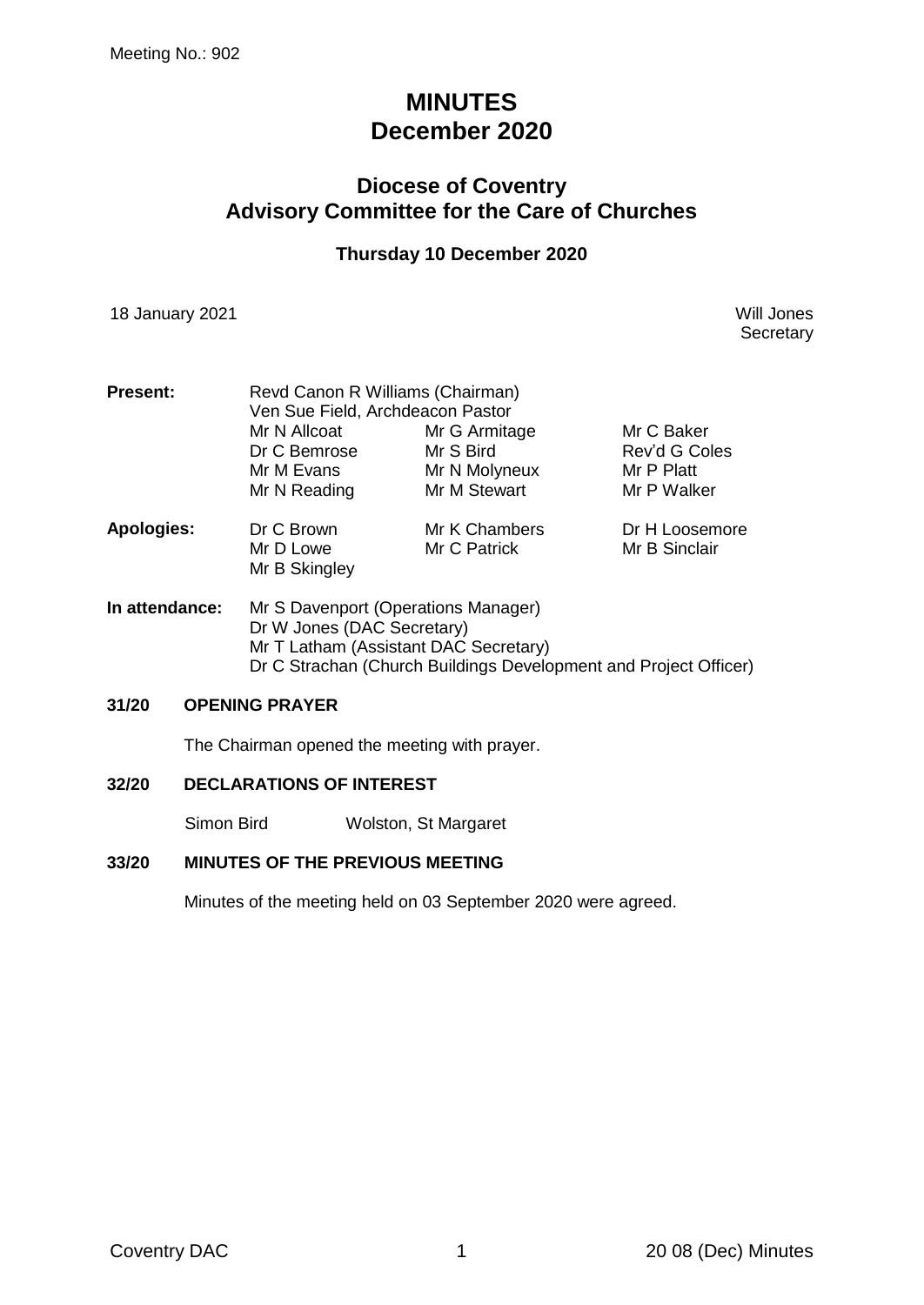#### **34/20 NOTIFICATION OF ADVICE APPLICATIONS**

### **a) Applications**

| <b>Alcester, St Nicholas</b><br>{2020-056739}       | Grade:<br>$II^*$                                                                                                                                                  |                       |  |
|-----------------------------------------------------|-------------------------------------------------------------------------------------------------------------------------------------------------------------------|-----------------------|--|
| Proposals:                                          | Refurbishment of the Alcester War Memorial located within<br>the Churchyard                                                                                       |                       |  |
| Comments:                                           | Mark Stewart, Heather Loosemore                                                                                                                                   |                       |  |
| Decision:                                           | Recommend                                                                                                                                                         |                       |  |
| <b>ACTION:</b>                                      | <b>Notification of Recommendation</b>                                                                                                                             |                       |  |
| <b>Burton Dassett, All Saints</b><br>{2020-056179}  |                                                                                                                                                                   | Grade:                |  |
| Proposals:                                          | Minor works for electrical connections to new Toilet/Store<br>and replacement of existing stone slabs with nonslip<br>surfaced path. and relay slabs at West Door |                       |  |
| Comments:                                           | Mark Stewart, Heather Loosemore, Chris Patrick                                                                                                                    |                       |  |
| Decision                                            | Recommend                                                                                                                                                         |                       |  |
| Delegated to:                                       | Mark Stewart, Heather Loosemore, Chris Patrick                                                                                                                    |                       |  |
| <b>ACTION:</b>                                      | <b>Notification</b><br><b>of</b><br><b>Recommendation</b><br>acceptable information                                                                               | of<br>receipt<br>upon |  |
| <b>Burton Hastings, St Botolph</b><br>{2020-055122} |                                                                                                                                                                   | Grade:<br>$II^*$      |  |
| Proposals:                                          | <b>CONFIRMATORY FACULTY: Percolation test before</b><br>installation of a trench arch system                                                                      |                       |  |
| Comments:                                           | <b>Nick Reading</b>                                                                                                                                               |                       |  |
| <i>Decision:</i>                                    | Recommend                                                                                                                                                         |                       |  |
| <b>ACTION:</b>                                      | <b>Notification of Recommendation</b>                                                                                                                             |                       |  |
| <b>Clifford Chambers, St Helen</b><br>{2020-055766} |                                                                                                                                                                   | Grade:<br>$II^*$      |  |
| Proposals:                                          | <b>Installation of Automatic Clock Winding and Pendulum</b><br><b>Arrester/Regulator</b>                                                                          |                       |  |
| Comments:                                           | <b>Paul Platt</b>                                                                                                                                                 |                       |  |
| Decision:                                           | Recommend                                                                                                                                                         |                       |  |
| <b>ACTION:</b>                                      | <b>Notification of Recommendation</b>                                                                                                                             |                       |  |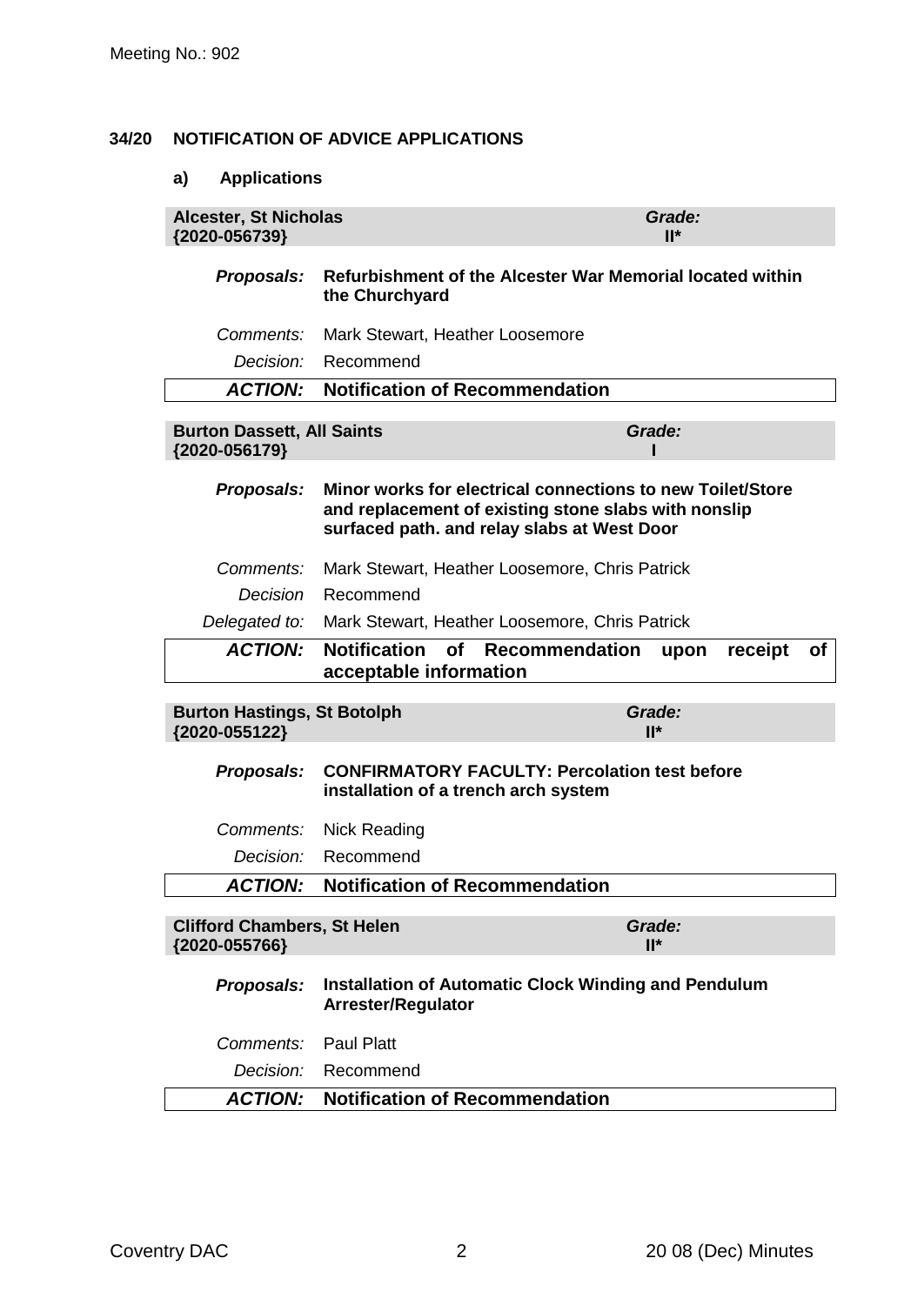| <b>Harbury, All Saints</b><br>{C6552/2020}              |                                                                                                                                       | Grade:<br>Ш                  |
|---------------------------------------------------------|---------------------------------------------------------------------------------------------------------------------------------------|------------------------------|
| Proposals:                                              | <b>Replacement of heating system</b><br><b>Replacement of lighting</b><br><b>Introduction of AV System</b><br><b>Repairs to tower</b> |                              |
| Correspondence:                                         | Site visit report                                                                                                                     |                              |
| Advice:                                                 | Support the recommendations                                                                                                           |                              |
| <b>ACTION:</b>                                          | <b>Letter to PCC</b>                                                                                                                  |                              |
| <b>Haselor, St Mary and All Saints</b><br>{2020-055745} |                                                                                                                                       | Grade:<br>$II^*$             |
| Proposals:                                              | <b>Upgrade of Heating System</b>                                                                                                      |                              |
| Comments:                                               | <b>Colin Bemrose</b>                                                                                                                  |                              |
| Decision                                                | Recommend                                                                                                                             |                              |
| Delegated to:                                           | <b>Colin Bemrose</b>                                                                                                                  |                              |
| <b>ACTION:</b>                                          | <b>Notification</b><br><b>of</b><br><b>Recommendation</b><br>acceptable information                                                   | receipt<br>upon<br><b>of</b> |
|                                                         |                                                                                                                                       |                              |
| <b>Keresley, St Thomas</b><br>{2020-054573}             |                                                                                                                                       | Grade:<br>Ш                  |
| Proposals:                                              | To erect a handrail up to the chancel                                                                                                 |                              |
| Comments:                                               | <b>Mark Evans</b>                                                                                                                     |                              |
| Decision                                                | Recommend                                                                                                                             |                              |
| Delegated to:                                           | <b>Mark Evans</b>                                                                                                                     |                              |
| <b>ACTION:</b>                                          | Notification of Recommendation upon receipt<br>acceptable information                                                                 | of                           |
| <b>Leamington Spa, All Saints</b><br>{C5659/2016}       |                                                                                                                                       | Grade:<br>$II^*$             |
| Proposals:                                              | To redevelop the Churchyard as a sacred space appropriate<br>to its urban setting                                                     |                              |
| Comments:                                               | Simon Bird, David Lowe                                                                                                                |                              |

*ACTION:* **Letter to Registry**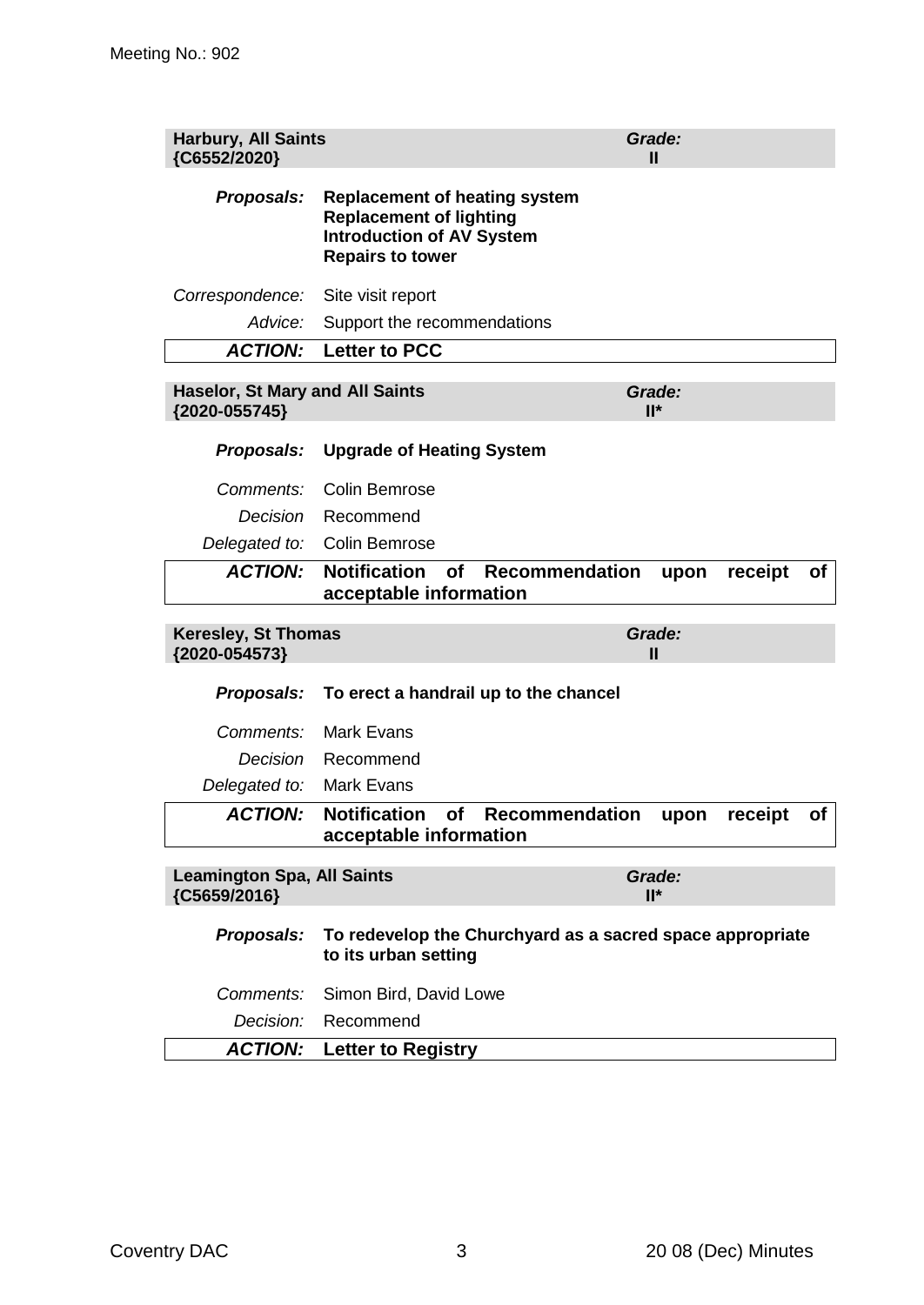| <b>Leamington Spa, All Saints</b><br>{C6564/2020}   |                                                                                    | Grade:<br>$II^*$             |
|-----------------------------------------------------|------------------------------------------------------------------------------------|------------------------------|
| Proposals:                                          | Install a pair of glass doors within an internal archway                           |                              |
| Decision<br>Delegated to:                           | Recommend<br>Simon Bird, HE                                                        |                              |
| <b>ACTION:</b>                                      | <b>Notification</b><br>Recommendation<br>of<br>acceptable information              | receipt<br>upon<br><b>of</b> |
| <b>Leamington Spa, Holy Trinity</b><br>{C6465/2020} |                                                                                    | Grade:<br>Ш                  |
| Proposals:                                          | Installation of external floodlighting                                             |                              |
| Correspondence:                                     |                                                                                    |                              |
| Comments:                                           | Simon Bird, Heather Loosemore                                                      |                              |
| <b>ACTION:</b>                                      | <b>Letter to PCC</b>                                                               |                              |
| <b>Leamington Spa, St Paul</b><br>{2020-053168}     |                                                                                    | Grade:<br>Ш                  |
| Proposals:                                          | <b>CONFIRMATORY FACULTY: Installation of Cameras for Video</b><br><b>Streaming</b> |                              |
| Comments:                                           | <b>Brough Skingley</b>                                                             |                              |
| Decision:                                           | Recommend                                                                          |                              |
| <b>ACTION:</b>                                      | <b>Notification of Recommendation</b>                                              |                              |
| Newbold-on-Stour, St David<br>{C6545/2020}          |                                                                                    | Grade:<br>Ш                  |
|                                                     |                                                                                    |                              |
| Proposals:                                          | <b>PRIVATE FACULTY:</b><br><b>Memorial to Mark Ashworth</b>                        |                              |
| <i>Decision:</i><br><b>ACTION:</b>                  | Recommend<br><b>Notification of Recommendation</b>                                 |                              |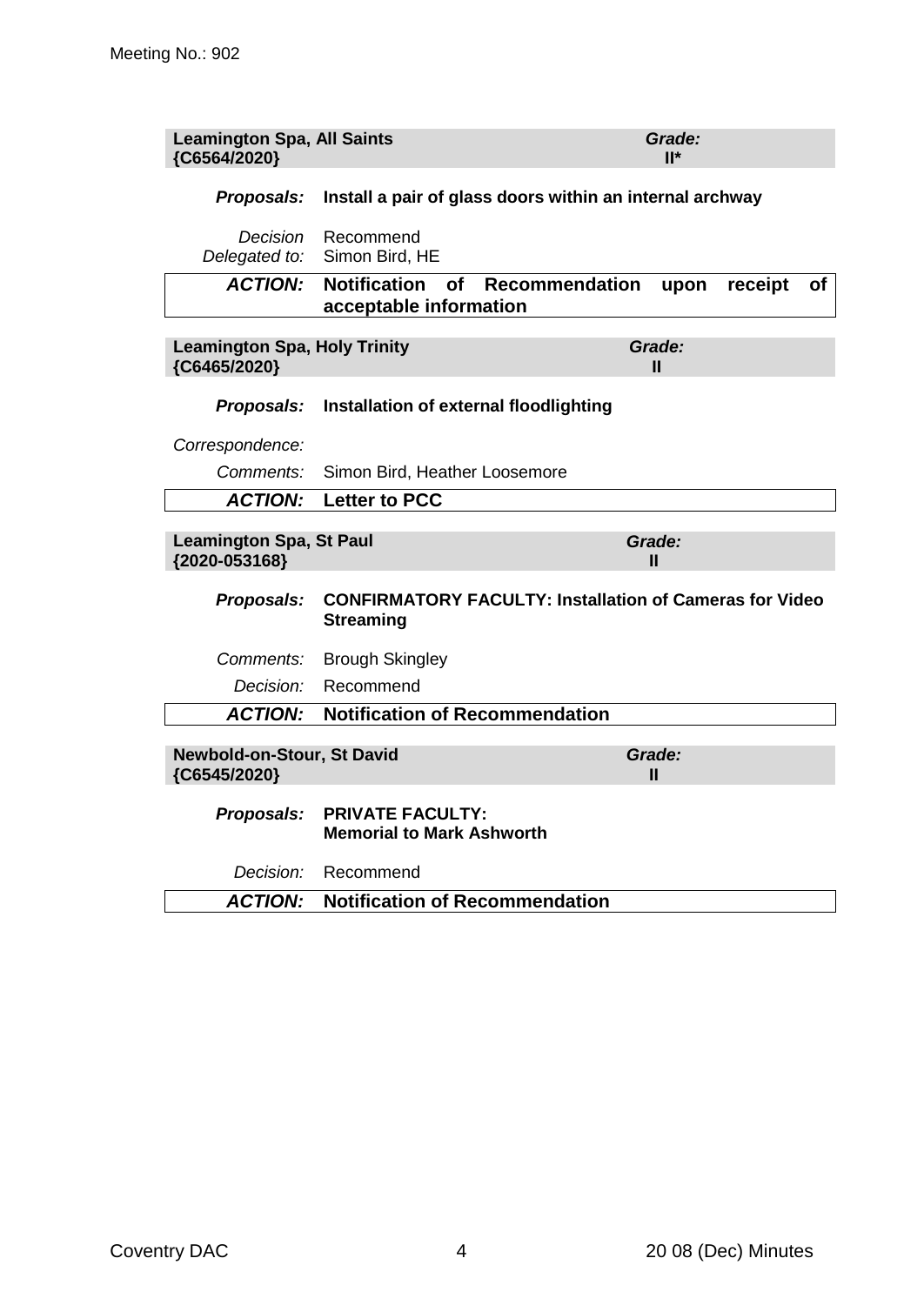| <b>Stretton-on-Dunsmore, All Saints</b><br>{C6555/2020} |                                                                                                                                                                                                                                                  | Grade:<br>$II^*$       |
|---------------------------------------------------------|--------------------------------------------------------------------------------------------------------------------------------------------------------------------------------------------------------------------------------------------------|------------------------|
| Proposals:                                              | <b>PRIVATE FACULTY: Addition of two memorial plaques to the</b><br>existing plot for Peter Lundberg:<br>1) Glenys Paxton Harding<br>2) Glenys Donalda Wheeler                                                                                    |                        |
| Decision:                                               | Recommend                                                                                                                                                                                                                                        |                        |
| Conditions:                                             | 1. That the use of multiple plaques in the plot would have a<br>negative aesthetic impact on the churchyard. The committee<br>would accept an application with one plaque and with inscriptions<br>written on the plaque and existing gravestone |                        |
| <b>ACTION:</b>                                          | <b>Notification of Recommendation</b>                                                                                                                                                                                                            |                        |
| <b>Styvechale, St James</b><br>{2020-056876}            |                                                                                                                                                                                                                                                  | Grade:<br>$\mathbf{H}$ |
| Proposals:                                              | <b>RETROSPECTIVE FACULTY: Laying flat of Unstable</b><br>Gravestone                                                                                                                                                                              |                        |
| Decision:                                               | Recommend                                                                                                                                                                                                                                        |                        |
| <b>ACTION:</b>                                          | <b>Notification of Recommendation</b>                                                                                                                                                                                                            |                        |
| {2020-056245}                                           | Tysoe, Assumption of the Blessed Virgin Mary                                                                                                                                                                                                     | Grade:                 |
| Proposals:                                              | <b>Restoration of windows and tower stonework</b>                                                                                                                                                                                                |                        |
| Comments:                                               | Mark Evans, Ben Sinclair                                                                                                                                                                                                                         |                        |
| Decision                                                | Recommend                                                                                                                                                                                                                                        |                        |
| Delegated to:                                           | Mark Evans, Ben Sinclair                                                                                                                                                                                                                         |                        |
| <b>ACTION:</b>                                          | Notification of Recommendation upon<br>acceptable information                                                                                                                                                                                    | receipt<br>of          |
| <b>Warwick, St Mary</b><br>{2020-055364}                |                                                                                                                                                                                                                                                  | Grade:                 |
| Proposals:                                              | Restoration of fabric of church tower as per revised<br>specification by Mark Stewart dated 30/11/2020                                                                                                                                           |                        |
| Comments:                                               | Mark Evans, Ben Sinclair                                                                                                                                                                                                                         |                        |
| Decision:                                               | Recommend                                                                                                                                                                                                                                        |                        |
| <b>ACTION:</b>                                          | <b>Notification of Recommendation</b>                                                                                                                                                                                                            |                        |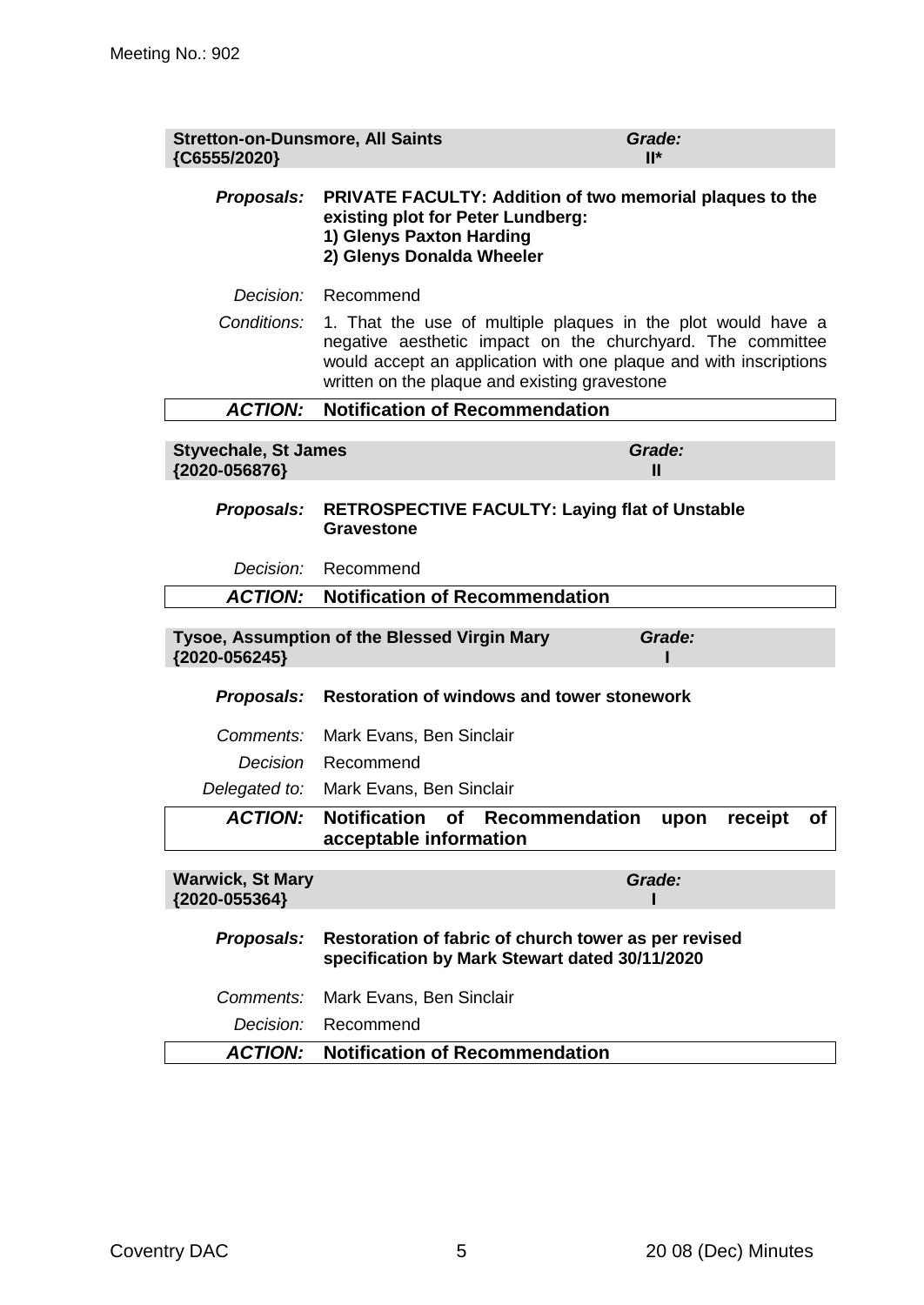|       | <b>Wolston, St Margaret</b><br>{2020-049431}                                                        |                                                  | Grade:                                                             |  |
|-------|-----------------------------------------------------------------------------------------------------|--------------------------------------------------|--------------------------------------------------------------------|--|
|       | Proposals:                                                                                          | <b>Disposal of pulpit</b>                        |                                                                    |  |
|       | Correspondence:                                                                                     | VS                                               |                                                                    |  |
|       | Advice:                                                                                             | <b>Noted</b>                                     |                                                                    |  |
|       | <b>ACTION:</b>                                                                                      | <b>None</b>                                      |                                                                    |  |
| 35/20 | <b>LIST B APPLICATIONS</b>                                                                          |                                                  |                                                                    |  |
|       | a)                                                                                                  | Approvals granted since the last meeting         |                                                                    |  |
|       | Alcester, St Nicholas {2020-054440}                                                                 |                                                  |                                                                    |  |
|       | <b>Proposals</b>                                                                                    |                                                  | Base for 2 garden benches, gravel surround. Install one bench      |  |
|       | Date issued                                                                                         | 19/10/2020                                       |                                                                    |  |
|       | Bedworth, All Saints {2020-053409}                                                                  |                                                  |                                                                    |  |
|       | Introduction of cameras for the streaming of services and<br><b>Proposals</b><br>associated cabling |                                                  |                                                                    |  |
|       | Date issued                                                                                         | 22/10/2020                                       |                                                                    |  |
|       | Coventry, Holy Trinity {2020-052308}                                                                |                                                  |                                                                    |  |
|       | <b>Proposals</b>                                                                                    | <b>Brownhill dated Oct 2020</b>                  | Repairs to masonry at west elevation as per specification by Peter |  |
|       | Date issued                                                                                         | 29/10/2020                                       |                                                                    |  |
|       | Kenilworth, St John {2020-055333}                                                                   |                                                  |                                                                    |  |
|       | <b>Proposals</b>                                                                                    | <b>Retile South Roof Slope</b>                   |                                                                    |  |
|       | Date issued                                                                                         | 22/10/2020                                       |                                                                    |  |
|       | Ladbroke, All Saints {2020-055044}                                                                  |                                                  |                                                                    |  |
|       | <b>Proposals</b>                                                                                    | New fixed ladder with loops to access tower roof |                                                                    |  |
|       | Date issued                                                                                         | 20/10/2020                                       |                                                                    |  |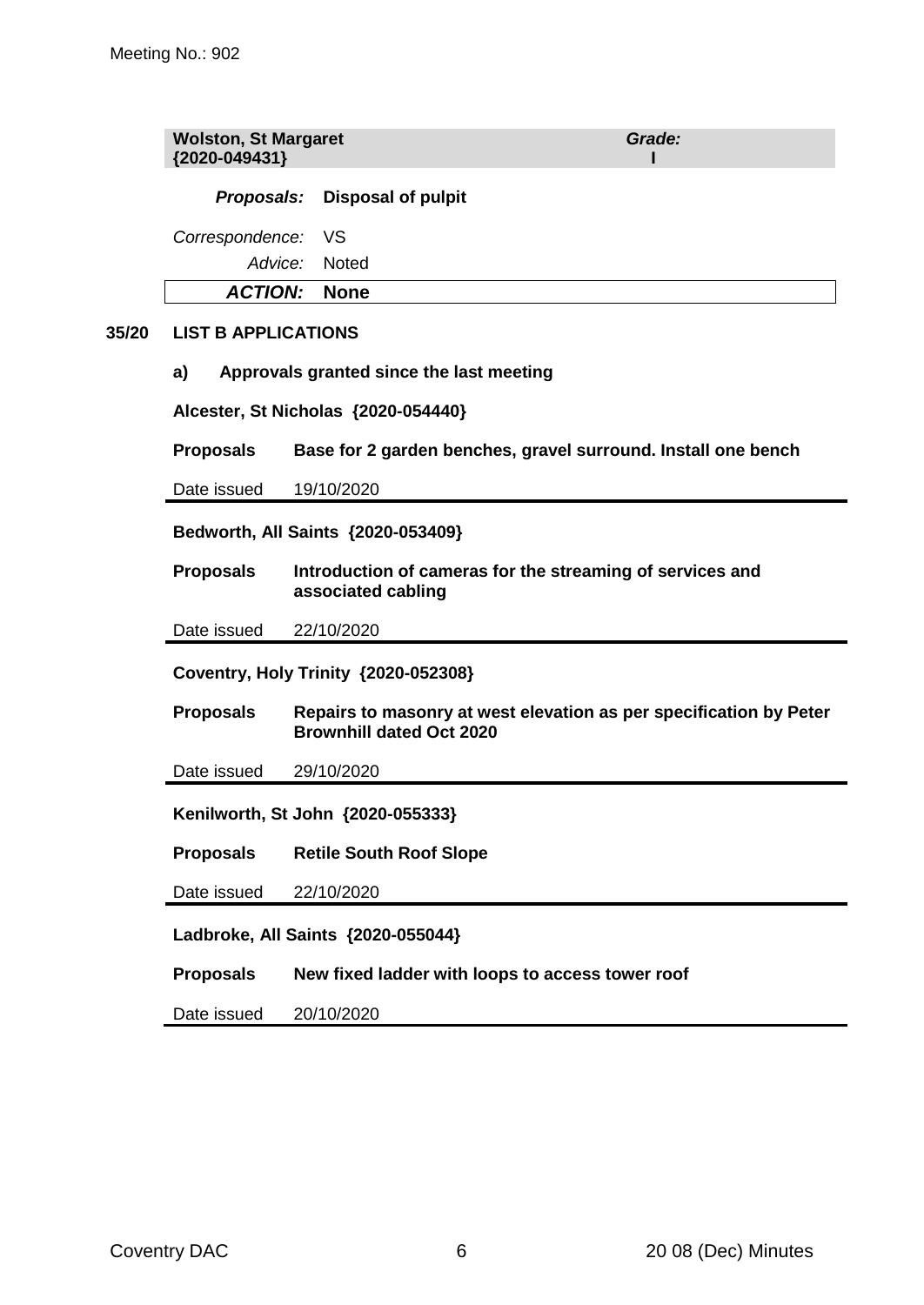#### **36/20 GENERAL MATTERS**

#### **a) Quinquennial Inspection Reports received**

| <b>Church</b>                      | <b>Architect</b>                 | <b>Inspection</b><br><b>Date</b> | <b>Report</b><br><b>Received</b> | <b>Report complies</b><br>with Scheme?               |
|------------------------------------|----------------------------------|----------------------------------|----------------------------------|------------------------------------------------------|
| Bearley,<br>St Mary the Virgin     | <b>Steven</b><br><b>Matthews</b> | 29/09/2020                       | 21/10/2020                       | Yes                                                  |
| Copston Magna,<br>St John          | <b>Michael Potter</b>            | 20/10/2020                       | 27/10/2020                       | No. Two<br>years<br>overdue                          |
| Corley,<br>No Dedication           | Peter Sheen                      | 10/10/2020                       | 27/10/2020                       | Yes                                                  |
| Coundon,<br>St George              | Ken Holmes                       | 27/08/2020                       | 29/10/2020                       | No - No plan<br>of the church<br>and no<br>checklist |
| Oxhill,<br><b>St Laurence</b>      | <b>Steven</b><br><b>Matthews</b> | 27/11/2020                       | 19/11/2020                       | Yes                                                  |
| Shotteswell,<br><b>St Lawrence</b> | <b>Mark Evans</b>                | 16/10/2020                       | 19/10/2020                       | Yes                                                  |
| Weethley,<br>St James              | <b>Mark Evans</b>                | 26/10/2020                       | 30/10/2020                       | Yes                                                  |
| Wixford,<br>St Milburga            | <b>Steven</b><br><b>Matthews</b> | 30/09/2020                       | 22/10/2020                       | Yes                                                  |

**b)** Advice on Quinquennial inspectors for new Diocesan Scheme (to commence 1 January 2021)

The committee endorsed the advice of the panel.

#### *ACTION:* **Letter to inspectors**

#### **c) Advisors Reports to be sent to PCCs**

**i)** Bedworth, All Saints organ report by Nigel Allcoat

#### *ACTION:* **Send report to PCC**

#### **d) Churchyard Regulations**

**i)** Correspondence from Chancellor

#### **e) Private Faculty**

**i)** Application for repair of churchyard memorials in various Rugby churches

*Decision:* Recommend

## *ACTION:* **Notification of Recommendation**